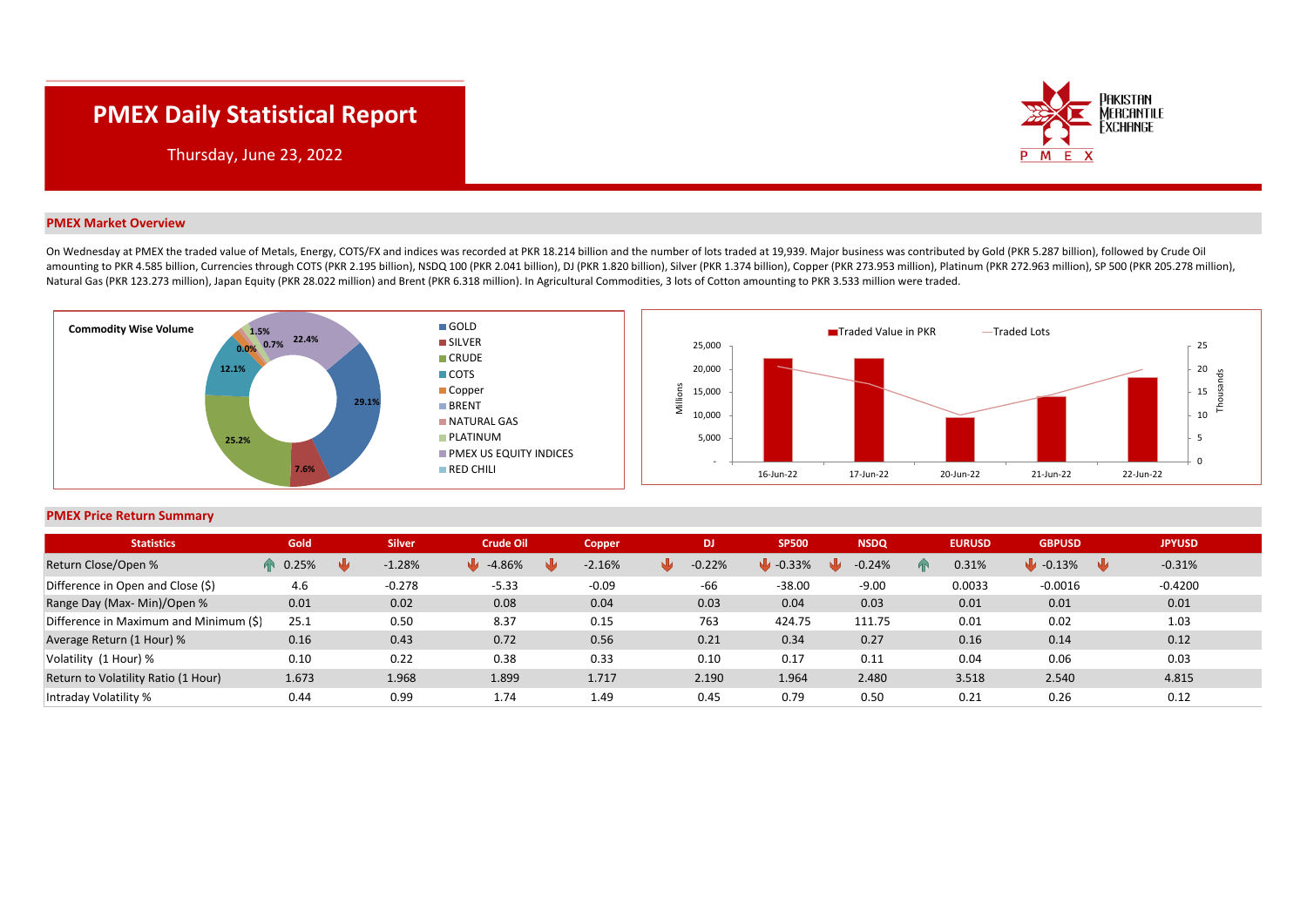



High —— Low















-High -Low

5:00 6:00 8:00 9:00 10:00 11:00 12:00 13:00 14:00 15:00 16:00